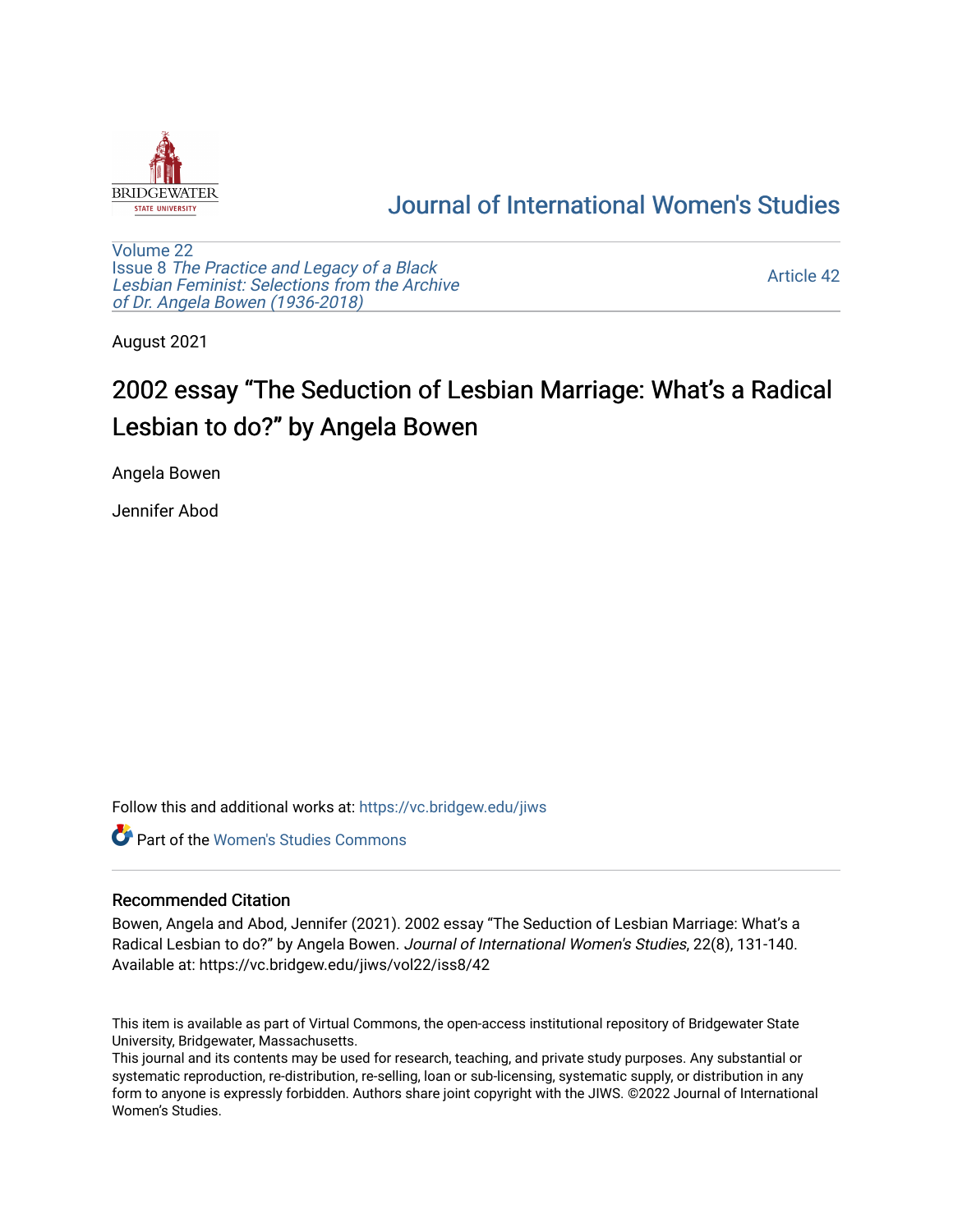### The Seduction of Lesbian Marriage: What's a Radical To Do?

Angela Bowen and Jennifer Abod

An interviewer once told Audre Lorde, after reading some of her love poems, that "... it didn't seem to make much difference whether the poems depicted a relationship between two women, two men, or a man and a woman.... The poems do not celebrate the people but the love."

Lorde responded,

When you love, you love. It only depends on how

you do it, how committed you are, how many mistakes you make... But I do believe that the love expressed between women is particular and powerful because we have had to love ourselves in order to live; love has been our means of survival. And having been in love with both men and women, I want to resist the temptation to gloss over the differences. (Tate, 109)

Having often declared, "Your silence will not protect you," Lorde could hardly be expected to allow an interviewer a polite pass by glossing over differences.<sup>1</sup>

#### **Domestic Partnerships**

Nor can we gloss over the differences between domestic partnerships and lesbian marriages. One is a jackleg arrangement allowing for limited access to small, piecemeal measures of accommodation on a state by state, and sometimes city by city basis. The other brings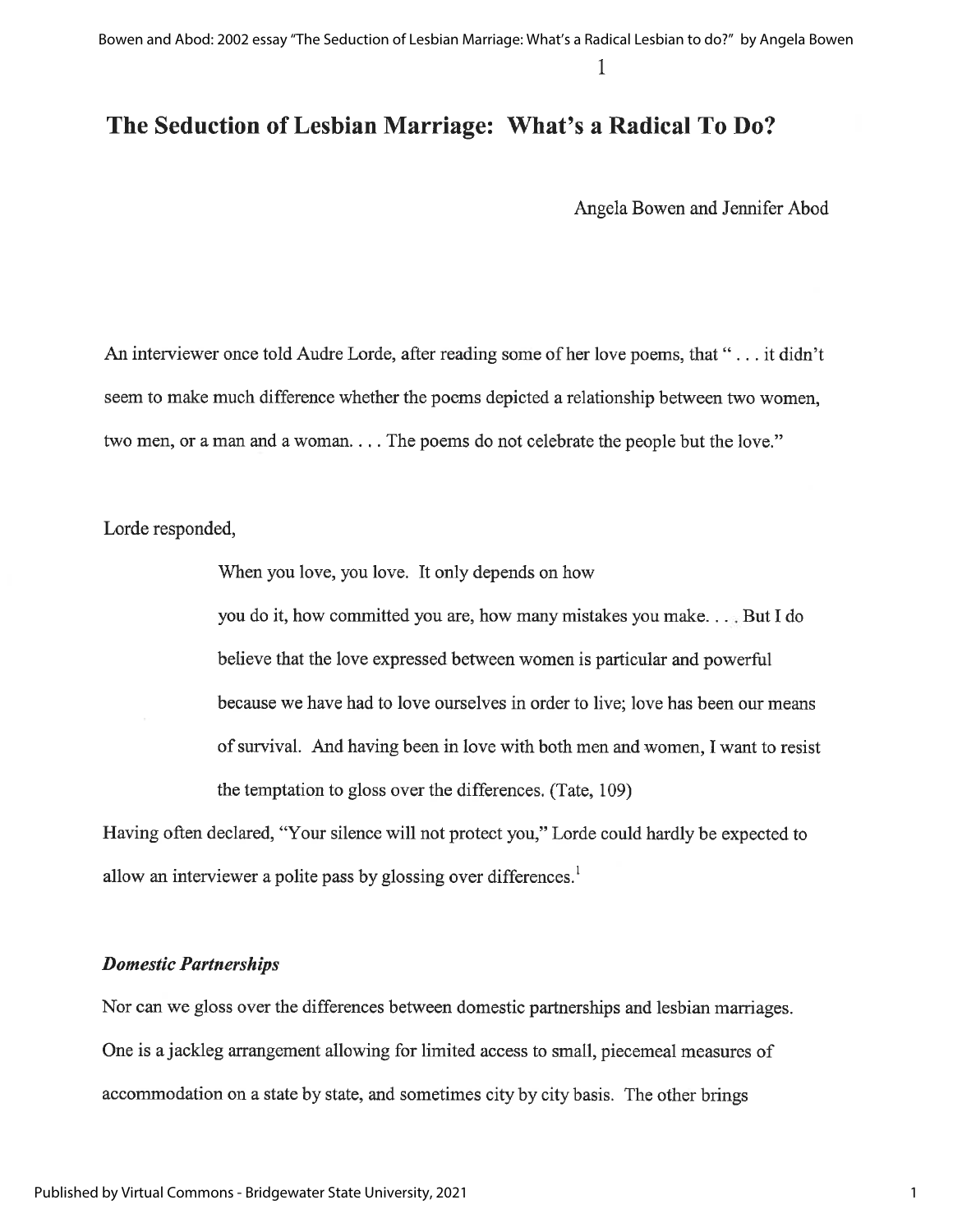2

affirmation from your family, tribe, community, society, religious institution, and the state, including recognition of your union by any government on earth. Even so, the original feminist critique of marriage has not changed just because lesbians and gay men are attempting to storm its barricades. Some claim that it has changed, that marriage now is what you make of it. But why do lgbt people desire it so? Frankly, for the marriage benefits we have earned by means of the same labor expended by heterosexual people but that are denied us because of our sexual choices.

Absent a national consensus that lesbian and gay marriage is not harmful, and might even be beneficial (a consensus unlikely to occur in our lifetimes although several studies have attested to this reality), the best that states can offer is domestic partnership registration. Nonetheless, despite all of the efforts to secure such arrangements in various municipalities and states, they are generally seen as barely useful outside of the workplace, where domestic partnerships provide benefits equal to" those for heterosexuals, which can amount to more than 25 percent of one's total compensation.

It was indeed a workplace benefit, specifically health care for Jennifer, Angela's partner, which led to our Hobson's choice. As we were struggling through the frustrating process, Angela's colleague, a heterosexual feminist, decided to marry for the same reason. Although she and her long-time "boyfriend" had decided, as a matter of principle, not to marry until lesbians and gay men could marry also, they succumbed because the boyfriend needed to be on her health plan. So, although our situations were identical, Angela's colleague and her husband, by paying an additional \$47 monthly, now share hundreds of benefits that we cannot. Unlike her colleague,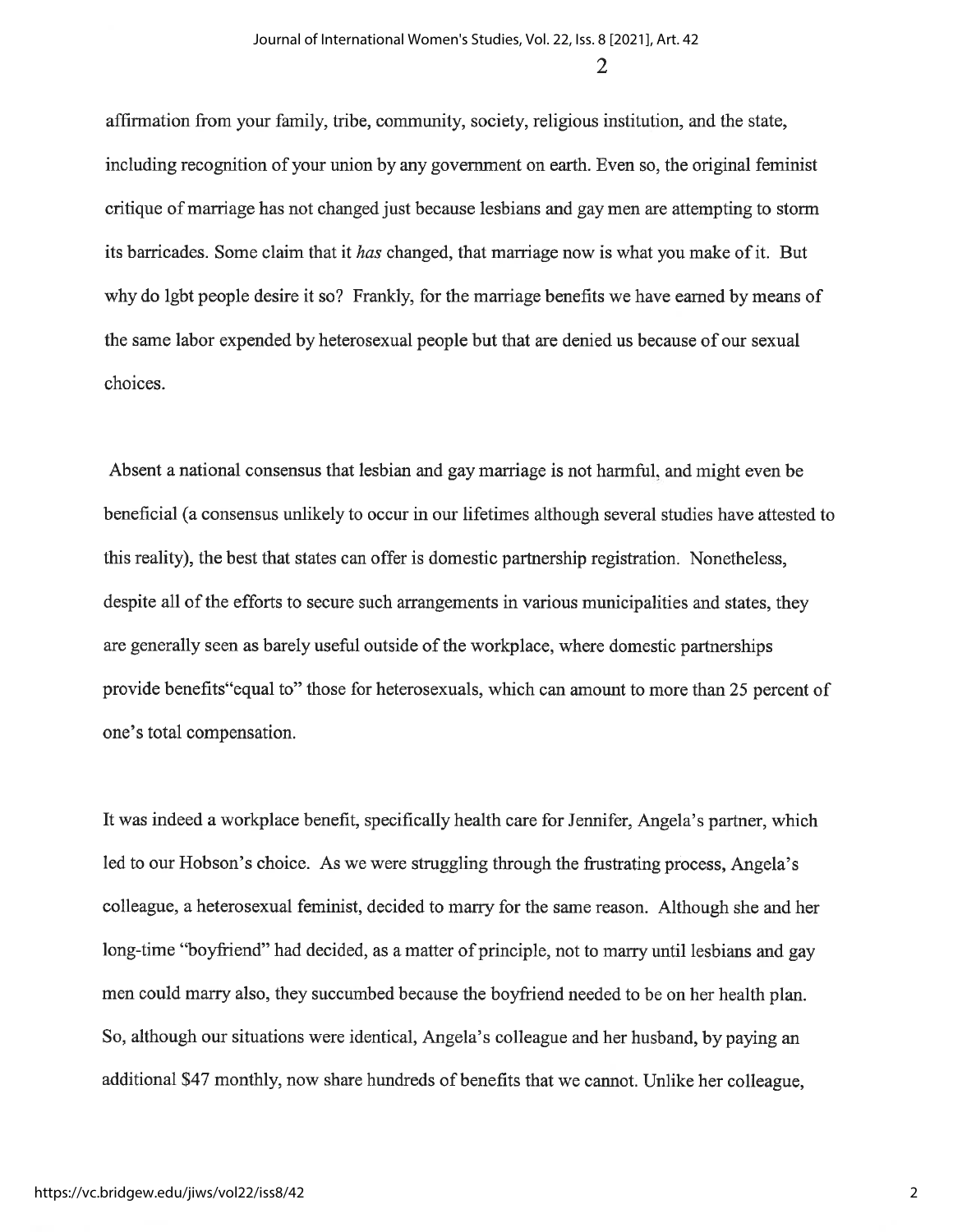Angela, in addition to the \$47 increase, has 2 more deductions coming out of her paycheck totaling well over \$100 monthly, one a "federal tax" the other for the state because adding Jennifer to her health plan is considered an "additional benefit."

Many more dangers lurk in the fine print of domestic partnership agreements including those requiring signatures of unmarried employees on affidavits containing statements about sharing financial obligations, while married couples can have prenuptial agreements separating their funds and ownership. Some affidavits demand that the couple must have lived together for six months-to-a-year before being eligible while married couples need to know each other only long enough to sign a marriage license. After several years, the legal status of domestic partnerships remains highly uncertain.<sup>2</sup>

#### **Lesbian Marriage**

Still, despite our cautions, we consider marriage anathema, even as we acknowledge that any lesbian or gay man who desires it has the same right to step into the quagmire of marriage as do heterosexuals. For a brief moment in time, a heady hope for marriage was alive throughout lesbian, gay, bisexual, transgender (lgbt) communities.

In 1997, lesbian and gay marriage seemed possible in Hawaii because of a loophole in that state's constitution but the Hawaiian legislature moved quickly to close that tiny aperture and stitch it tightly in place. Other state legislators rushed to insert language into their constitutions to deter lesbians and gay men from considering mounting a campaign to legitimize same-sex unions within their state borders. Throughout the nation, "defense of marriage" laws were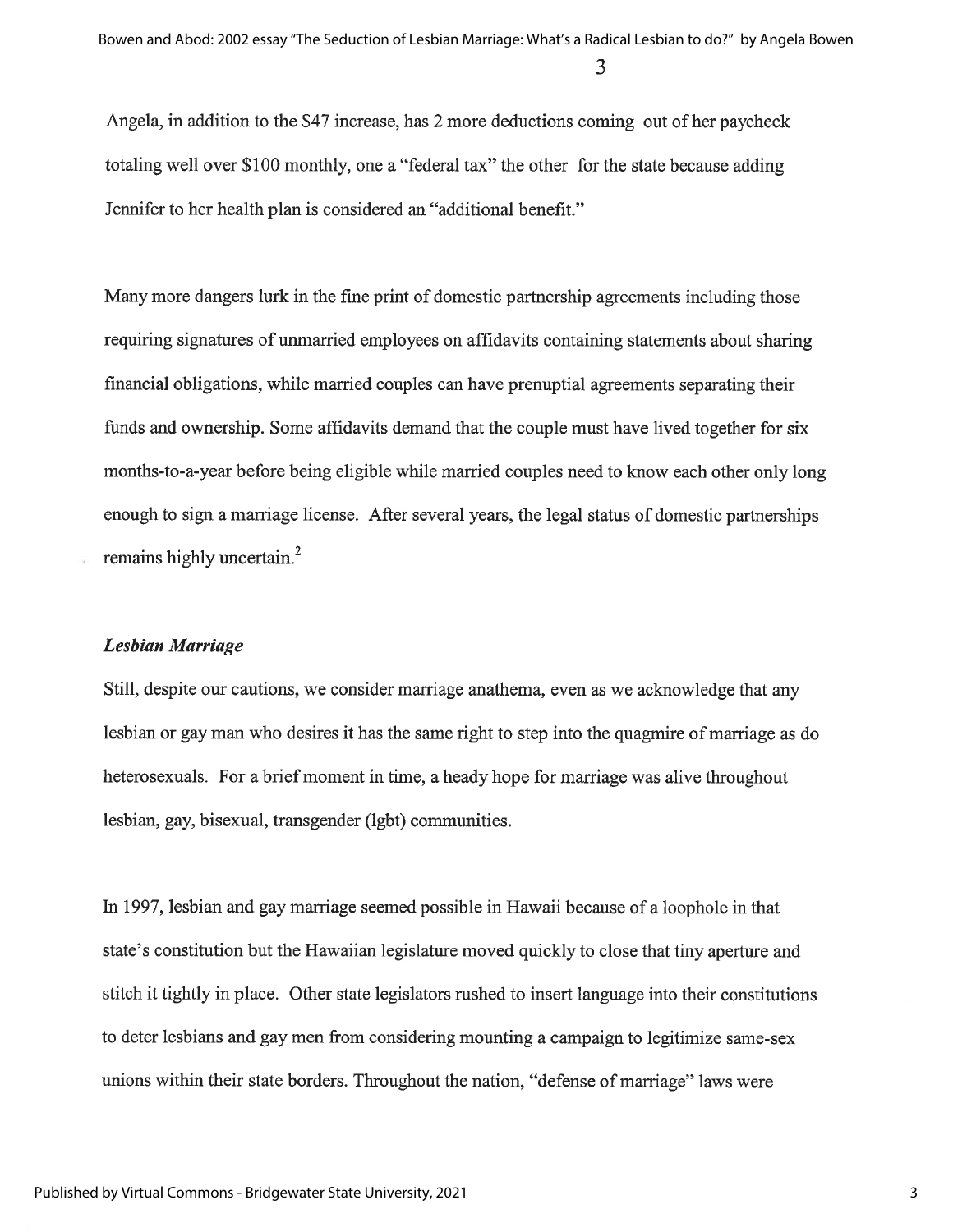drafted and hastily enacted. The heterosexual marriage compact is so shaky that it must be certified as legally exclusive and draped in a mantle of "specialness" to conceal its tattered underwear.

Europe leads the way in egalitarianism. Although Denmark is currently the only country in Europe that allows gay and lesbian marriages without restrictions, the Belgium Senate did approve a bill at the end of November, 2002 allowing gay and lesbian marriages, giving samesex couples most of the rights that heterosexual couples have. However, the Belgium measure would not allow gay couples to adopt children, and a mother in a lesbian marriage would be considered a single parent (As we are writing, the Belgium bill is still awaiting approval by the lower house.). $3$ 

#### How We See It

Angela was moving out of marriage and into single parenthood when she and Jennifer met. At the time, Angela's children were five and eleven. In our partnership, each of us has grown considerably in the 23 years since we met, and that growth triggers reactions in one's partner, who must constantly readjust to this somewhat different person, while she continues moving along her own path to change. Such alterations, normal in long relationships, obviously make "till death do us part" vows bogus or naïve, either of which can lead to huge problems.

In our partnership, the only abiding commitments we have made are to support one another, personally and career-wise, including sharing all financial resources; and should we ever decide to dissolve our relationship, to remain connected, treating one another as family, and taking care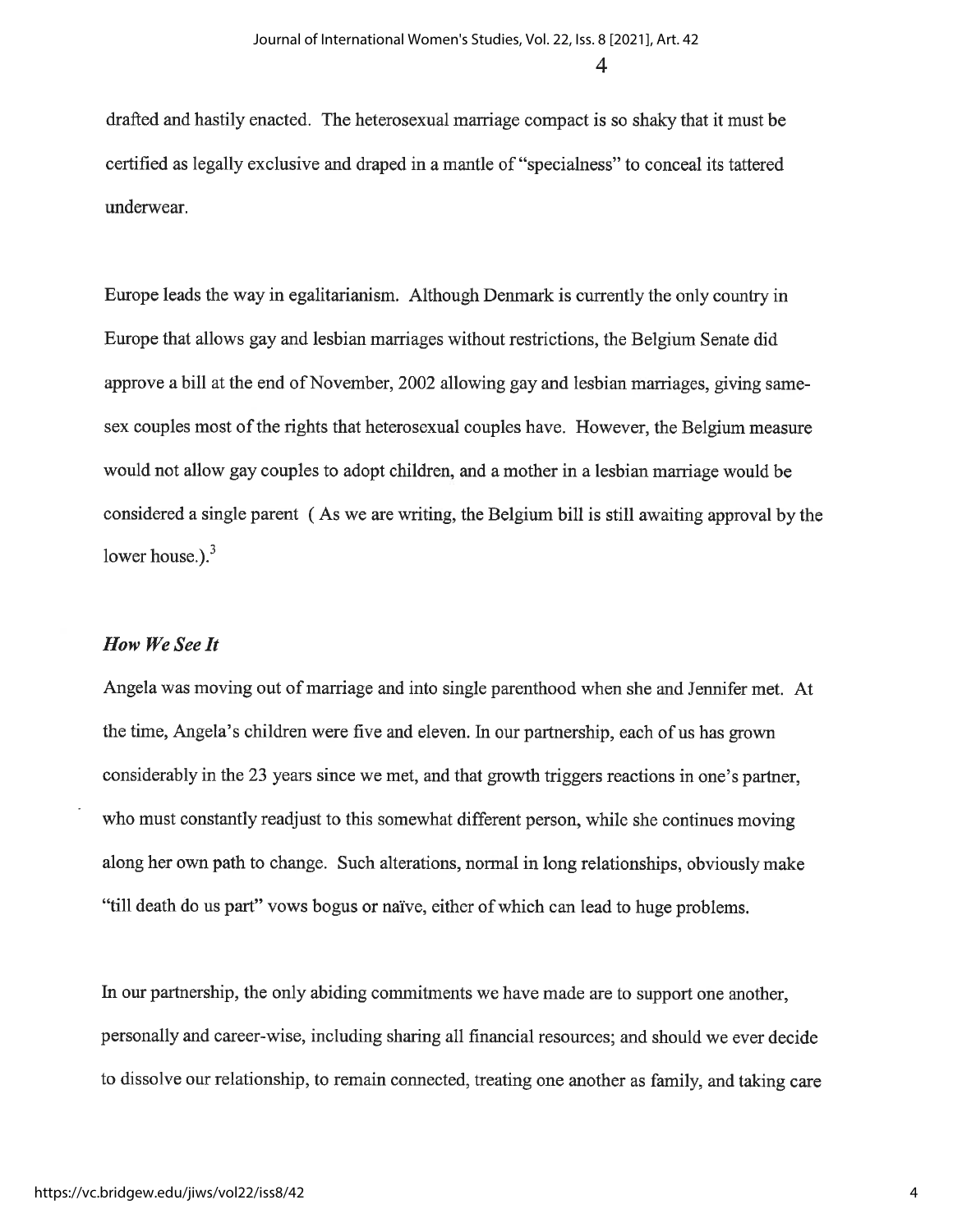not to destroy the years of love, support, and challenges leading to growth that we have provided one another. Any new partner we might acquire would need to understand and accept the reality of that commitment.

We came through some fire together, and now, with the children grown and gone, we have no intention of leaving one another--which doesn't mean we have vowed to stay together if things should ever fall apart. That's why when we have a joyous celebration every five years, we are careful to say that we are celebrating the previous 5 or 10, 15 or 20. This pattern arose gradually because we had no expectations about how long we would last, being two strong-willed women accustomed to running our own lives. When we realized that we were approaching the 5th-year anniversary of our meeting, we had a party. We continued our practice of arguing out differences (heatedly), loving passionately, and designing joint political and artistic projects. When we realized we were approaching 10 years, we threw a bigger party. And so it has progressed. But never have we committed to staying together "forever"; we celebrate our lives together "so far."

We feel quite free with this arrangement and also committed to one another. If one of us decides she doesn't want to continue the arrangement, she is free to go. We would be breaking no yows or feeling entitled to the other's life. Knowing every day that the person waking up beside you is there not because of a legality but because she wants nothing more than to be with you, through whatever difficulties arise, is a completely reassuring feeling that a legal marriage abrogates.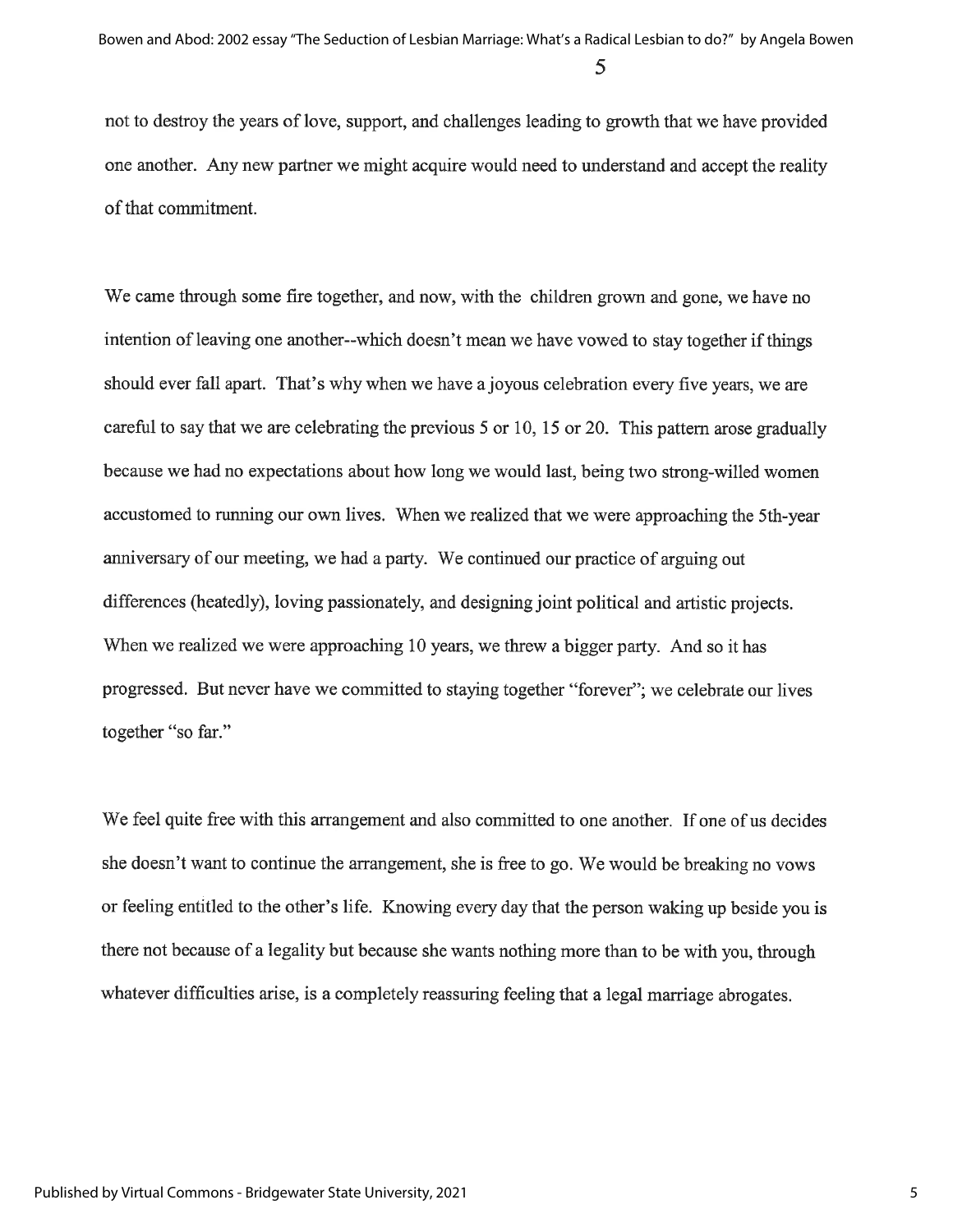Nevertheless, we sign marriage petitions and speak up in favor of legal marriage for lgbt people whenever the subject arises because whatever is available to one group of adults in society should be available to all. But that is not our crusade. Ours is to demand the same rights to all benefits that married heterosexuals receive—and we don't believe we should have to prostrate ourselves on the marriage altar to gain access to what we have earned already. Furthermore, we would like to see every single, unmarried, unpartnered person of any sexual persuasion receive automatic access to all of the rights that any "coupled" people enjoy, whether the couples are lesbians, gay men, bisexuals, transgendered people, or heterosexuals. Nor should we place a lower value on abiding friendships, where people commit themselves to one another on a longterm, caring basis. These relationships are equally as sincere and life-sustaining, and often more so, than some more conventional consortships. Sexual coupling is not necessarily the defining factor that must be present for a relationship to be considered the primary one. Our crusade is that in a country claiming to separate church and state, we are all entitled to the same benefits, whatever our sexual orientation.

But until that utopian day arrives, lesbians and gay men are embracing the rituals of marriage, if not its benefits. On September 1, 2002, the Style section of the New York Times began recognizing lesbian and gay "unions." Surely we've come a long way when announcements of our commitments make the society pages—with pictures. We wonder, though, if we are alone in finding somewhat ludicrous the formula of the printed information, which follows the quaint custom of printing the parents' business and social pedigrees as well as those of the celebrants. These couples have dared society's opprobrium, some of them are middle-aged or approaching it, many have clearly been living together for a number of years, most have long-standing careers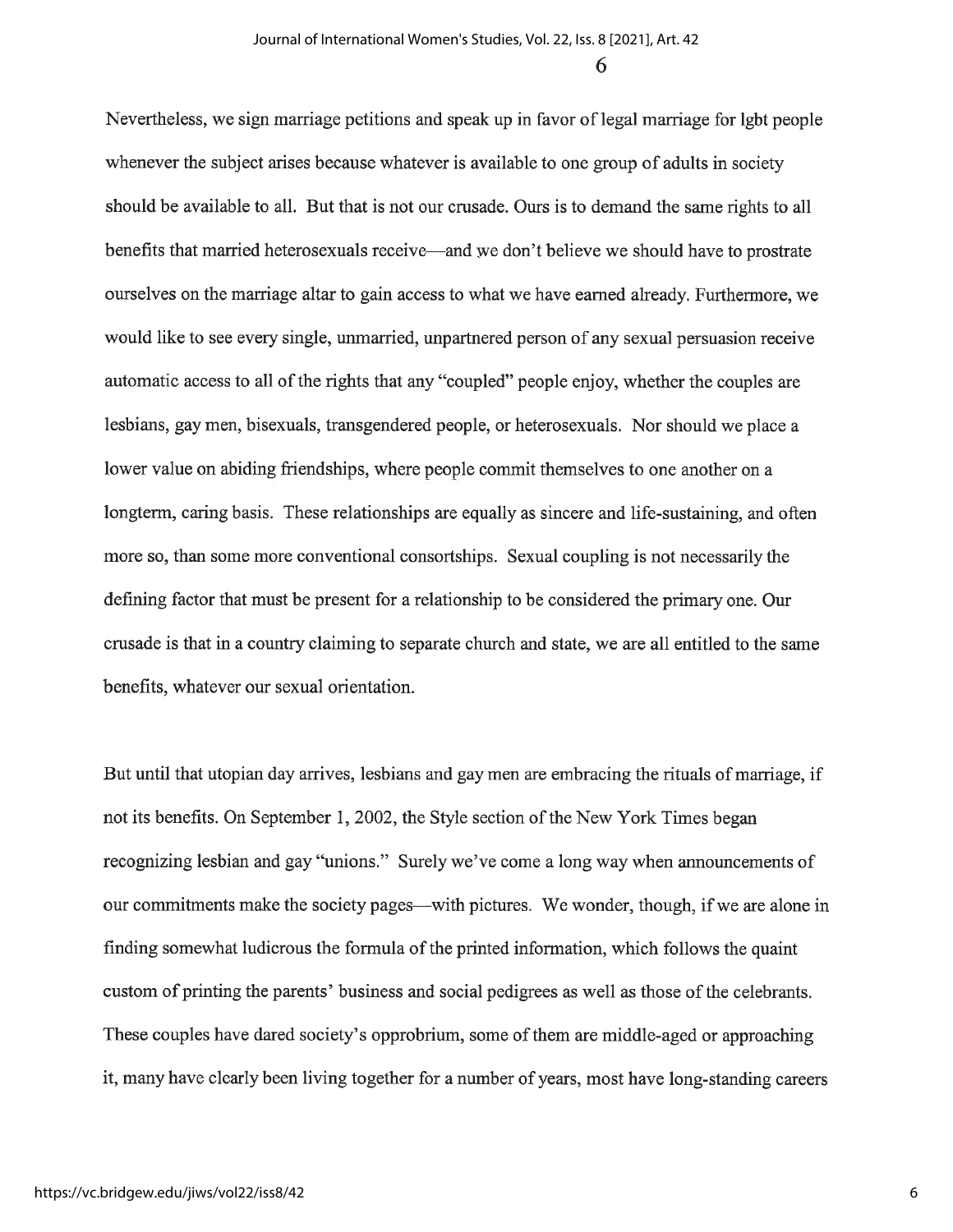of their own, and some are raising children. Yet lineage and status is the information that the couples are asked to provide. Of the 6 lesbian couples who appeared on the pages through November 3, 2002, 2 couples managed to stretch the formula.<sup>4</sup>

Is the institution of marriage becoming more impenetrable regarding whom marriage really serves? Does wanting its benefits force us to remove the institution from the critical spotlight? Does chasing marriage so diligently implicate lesbians in the smug belief put forth by those who wield marriage like a club that unless you are married, you can never quite achieve respectability?

We need to explore myriad possibilities for reconfiguring committed relationships. Yes, fight for marriage *benefits* but recognize the restraints of the marriage paradigm; see how it puts down all those who are outside of couple-dom. Why shouldn't single people who have consortships, non-sexual relationships, and/or abiding friendships that constitute their primary relationships have a right to benefits that they can share with one another, just as married or co-habitating people do? If someone has put 35 or 40 years of her/his worklife into a pension fund, including social security, why shouldn't they be able to pass it along to whomever they choose? If raising children is the criterion of a caring relationship, couldn't two friends raise a child together? It happens often, at least in the Black community; why not legally then, with benefits?

Why does a 10-year bad marriage and a divorce entitle you to your ex-spouse's social sescurity while a 10-year shared friendship, caring about and looking after one another while never being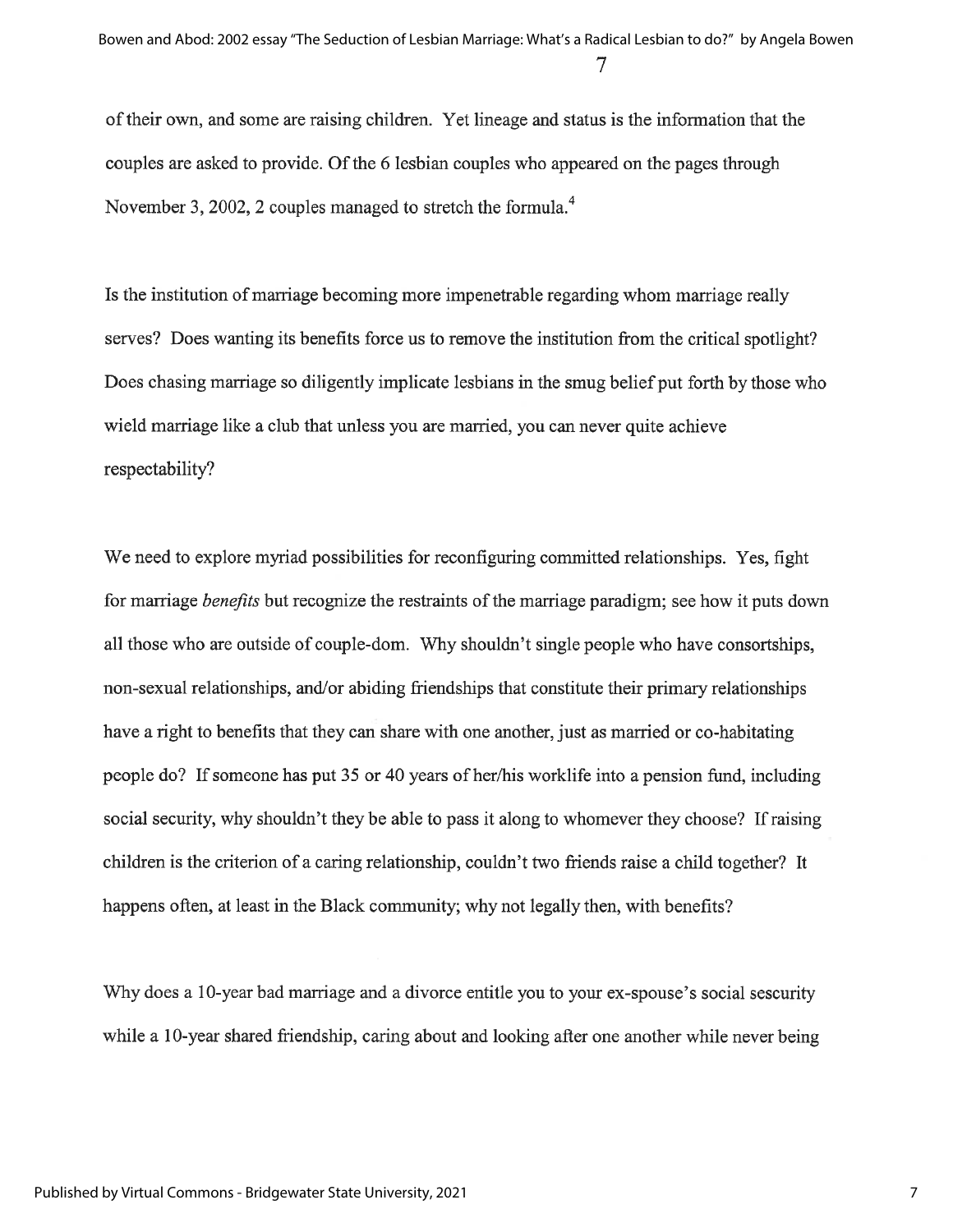sexually intimate, renders you ineligible to collect your friend's social security to help raise the child you nurtured together, and make your life easier while you do it?

While we understand the importance of people's obtaining whatever benefits they can, especially now, with marriage being the only institution through which couples can obtain those benefits, we want not to lose our critical stance toward the privileges of marriage. If progressive heterosexuals can scrutinize and protest the exclusionary nature of their privileges, then we can hang onto our hard-won outsider's gimlet eye and feminist stance, asking no less of ourselves, which allows us to keep striving to remain part of a larger struggle, reaching for a deeper and broader vision.